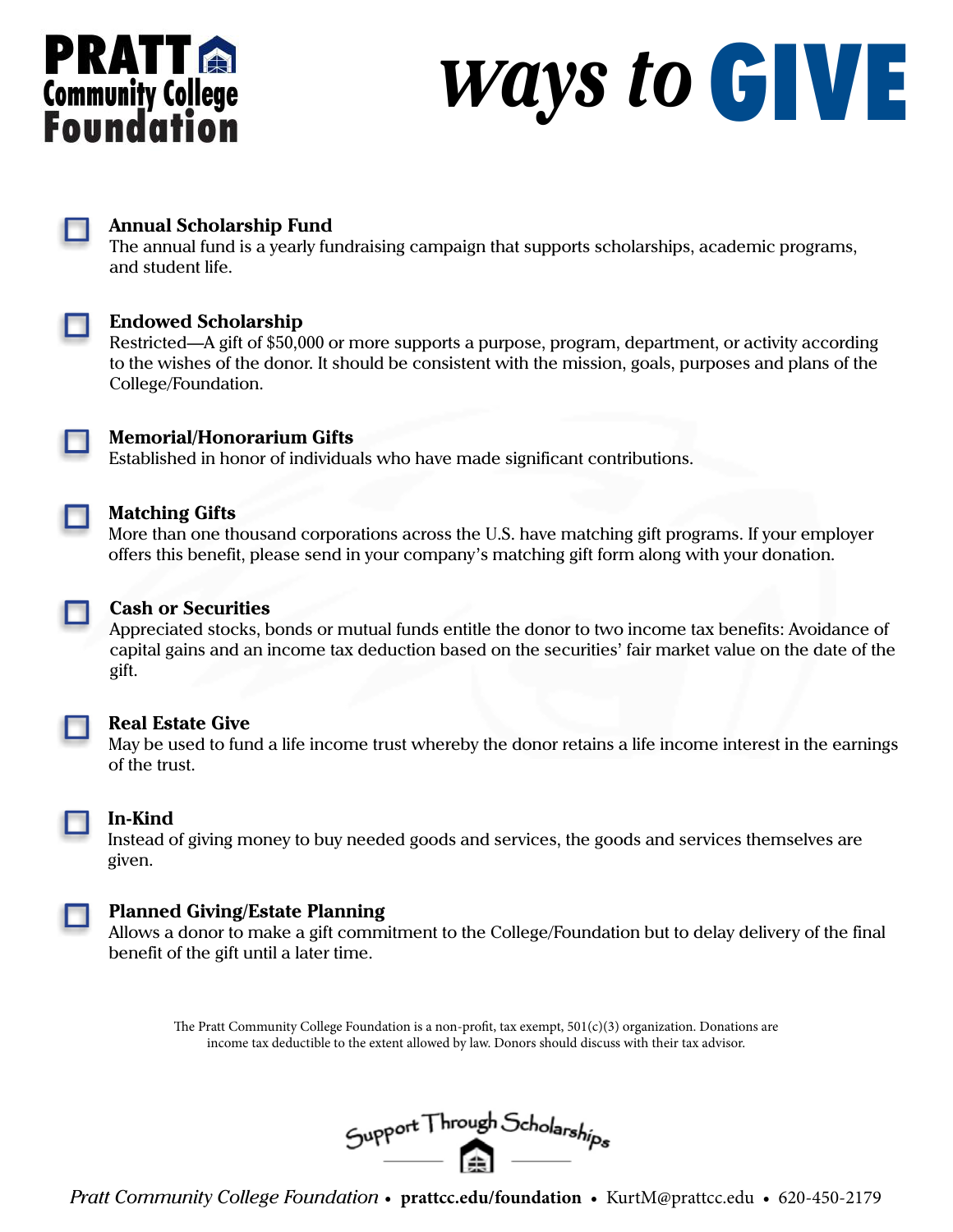## *smart* GIVING

Imagine being able to provide scholarships for deserving Pratt Community College students while reaping tax-advantaged benefits for yourself. Planned giving makes that possible.

## *smart* OPTIONS

Planned gifts can be tailored to meet your immediate and long-term needs.

#### **Bequest**

The most common type of estate gift is a bequest in a will or trust. It may be stated as a percentage of the estate or for a specific dollar amount until a later time.

#### **Charitable Remainder—Annuity Trust or Unitrust**

You transfer an irrevocable gift of cash, securities or mortgage-free property to a trust for which Pratt Community College Foundation will serve as trustee. The trustee invests the assets of the trust and pays a percentage of the trust's value to one or more beneficiaries named by you. You can create a trust that will pay you either a fixed annual income (Annuity Trust) or a variable annual income (Unitrust).

#### **Charitable Lead Trust**

A charitable lead trust allows the donor to retain possession of an asset while making a generous gift to the college.

#### **Charitable Gift Annuity**

In exchange for your irrevocable gift of cash, securities or other assets, Pratt Community College Foundation agrees to pay one or two annuitants a fixed sum annually for their lifetime(s). The annuity amount is based on the age of the annuitant(s). The older the annuitant(s), the greater the annuity payment.

#### **Life Insurance Gift**

Many people don't realize how convenient and welcome a gift of life insurance can be. Only one action is necessary: The naming of Pratt Community College Foundation as the policy's beneficiary. (Whole or Universal Life Policies only)

#### **Real Estate Gift**

May be used to fund a life income trust whereby the donor retains a life income interest in the earnings of the trust.





*Leaving a legacy*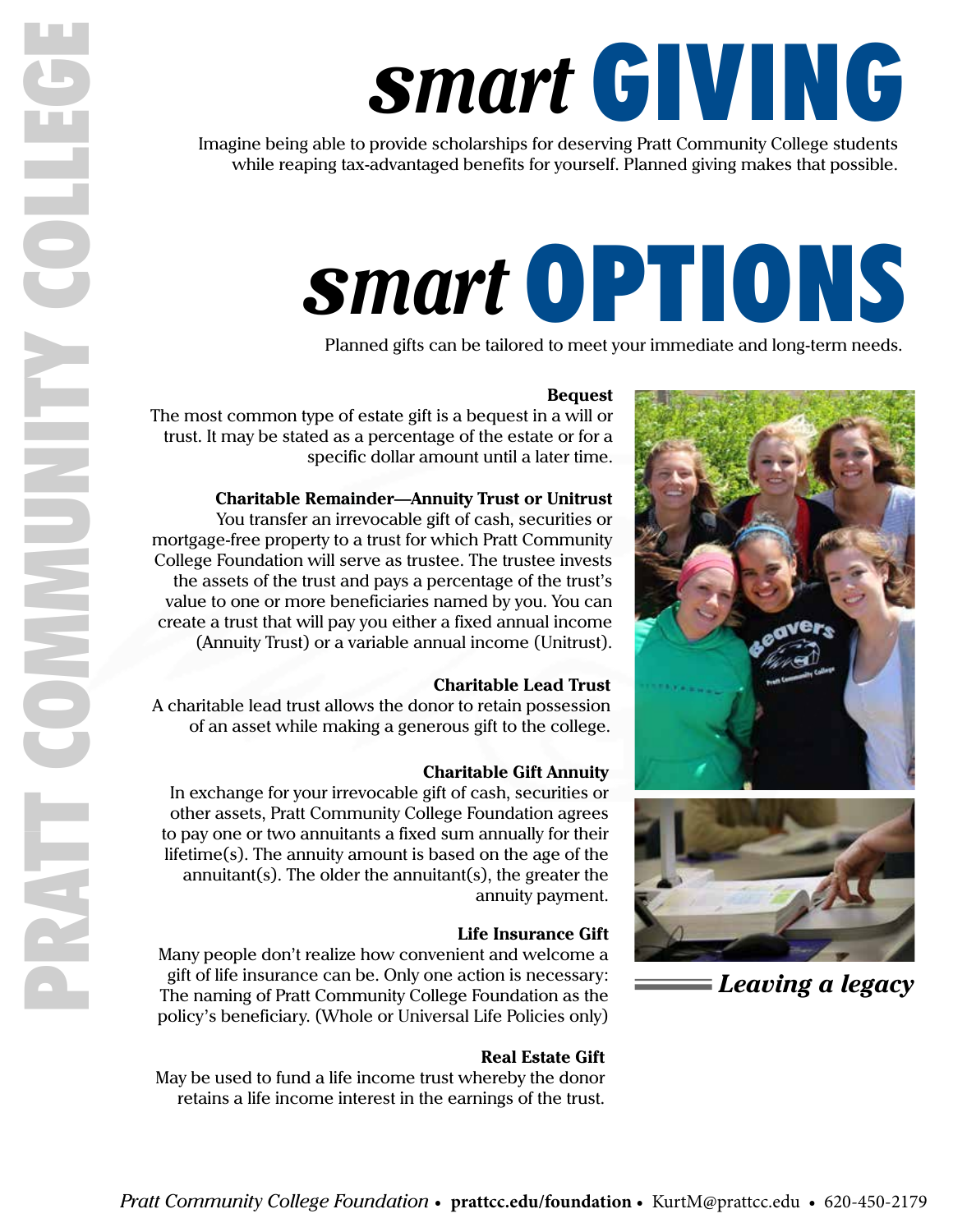## **PRATTA Community College**<br>**Foundation**

# *areas of* GIVING



### ATHLETIC PROGRAMS

- Athletic Training
- Baseball
- Basketball (Men & Women)

### TECHNICAL PROGRAMS

- Accounting/Business
- Agriculture
- Agriculture Power Technology

### PCC FOUNDATION

- Scholarships
- Program Supplies
- Facilities Improvements

### **AWARDS & HONORS**

- Athletic Hall of Fame
- Executive in Residence
- Outstanding Alumnus

### ACADEMIC PROGRAMS

- Art/Graphic Design
- Arts and Sciences
- Education

• Cross Country (Men & Women)

• Rodeo (Men & Women)

• Automotive Technology

• Electrical Powerline Technology

• Capital Project • Special Project

• Operations/Technology

- Journalism
- Science/Mathematics
- Sports Medicine/Athletic
- Soccer (Men & Women)
- Softball
- Track & Field (Men & Women)
- Nursing
- Wildlife Outfitting & Operations

- STUDENT ORGANIZATIONS
- Beavers on Stage
- Block & Bridle
- Club International
- Gaming Club

### FRIENDS OF THE ARTS

- Theater
- Vocal Music
- Instrumental Music

• Gay-Straight Alliance

• Health Occupations

- Kappa Beta Delta
- P-KANS

• Cheer

• Peer Educators

- Phi Theta Kappa Honor Society
- Post Secondary Ag Students
- Rodeo Club
- Shooting Sports Club
- FRIENDS OF THE LIBRARY